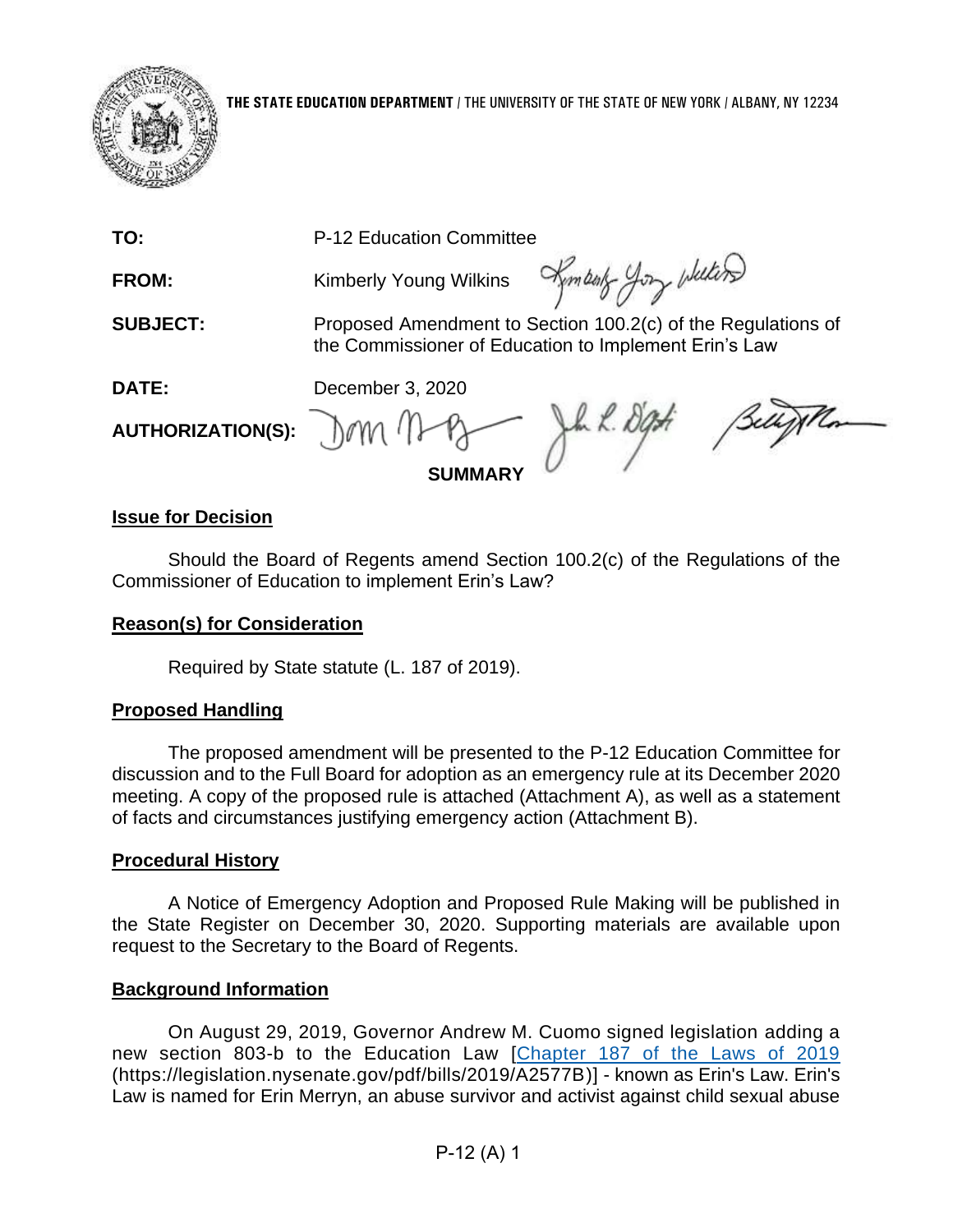and exploitation who has advocated for similar laws nationwide for over a decade. Erin's Law requires that all students in kindergarten through grade 8 receive instruction designed to prevent child sexual exploitation and child sexual abuse. Such program of instruction must be designed to educate students, parents, and school personnel about the prevention of child sexual exploitation and child sexual abuse. The law is intended to help children, teachers, and parents in New York State identify sexual abuse, and to provide awareness, assistance, referral, or resource information for children and families who are victims of child sexual abuse.

The Department has worked with key partners over the past year to develop guidance and resources to support this law. The New York State Education Department has created an **Erin's Law website** (http://www.nysed.gov/curriculum-instruction/erinslaw) with curriculum resources to support this endeavor and to provide assistance to schools, families, and educators. The website and resources have been developed with the input, review, and help of partners such as the New York State Department of Health, the NYS Office of Children and Family Services (OCFS), and the New York State Center for School Health. These tools and resources can be used in schools to ensure students in kindergarten through grade 8 have the instruction, support, and knowledge needed to protect themselves, as well as how to seek help when needed.

The New York State Education Department recommends that educators create their own Erin's Law curriculum to best fit within their school and programs, in accordance with the existing NYS standards for Health Education, to fully comply with the intent of Erin's Law. Although curriculum remains a local decision in New York State, the resources provided on the website can serve as a foundation in local curriculum development and instruction. As more resources are available, the Department will review and share them on the Erin's Law website. NYSED's Erin's Law website includes the following:

- Background on Erin's Law and school district responsibilities;
- Grade band (K-2; 3-4; 5-6; and 6-8) curriculum benchmark guidance; and
- Links to resources or programs that could be used to support local curriculum decisions and instruction.

NYSED also encourages local school districts to partner with families and communities to make decisions about sexual abuse education that are developmentally appropriate and consistent with community values.

#### **Proposed Amendments**

The proposed amendment to section 100.2(c) of the Commissioner's regulations implements the provisions of Erin's Law by adding the requirement that all public school students in kindergarten through grade 8 receive instruction designated to educate students, parents, teachers, and other school personnel about the prevention of child sexual exploitation and child sexual abuse. The proposed amendment provides that such instruction may be included as part of a school's health education program and should be developed in consultation with school counselors, school social workers, parents, and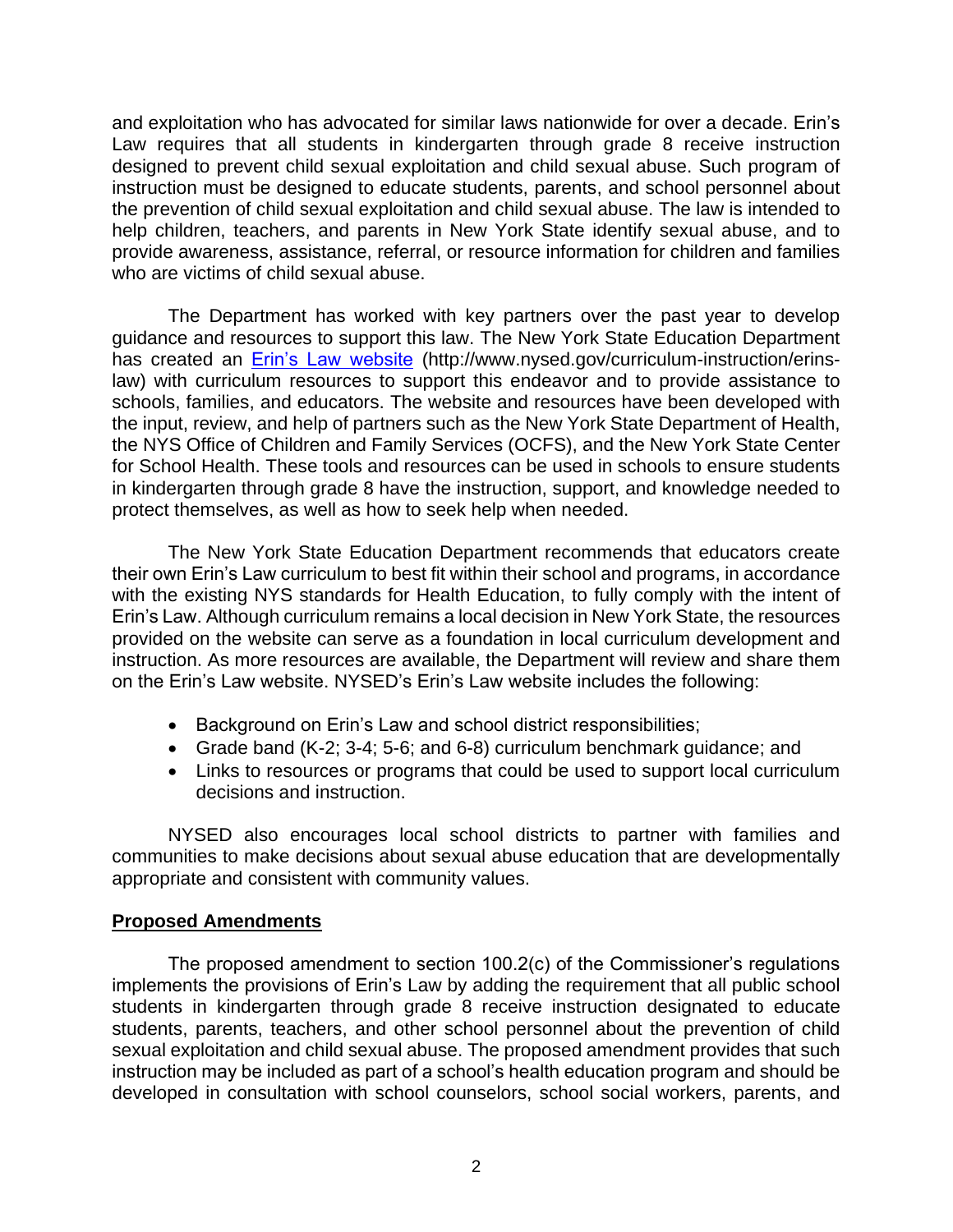community members. Additionally, the proposed amendments provide that such instruction shall be designed to: (1) assist children, parents, teachers, and other school personnel in identifying child sexual abuse and child sexual exploitation; (2) provide awareness, assistance, referral, and resource information for children and families who are victims of child sexual abuse and/or child sexual exploitation; and (3) be aligned to the grade band objectives prescribed by the Commissioner in guidance.

#### **Related Regents Items**

Not applicable.

#### **Recommendation**

It is recommended that the Board of Regents take the following action:

VOTED: That Section 100.2(c) be amended, as submitted, effective December 15, 2020, as an emergency action upon a finding by the Board of Regents that such action is necessary for the preservation of the public health and general welfare to immediately align the Commissioner's Regulations with Erin's Law.

#### **Timetable for Implementation**

If adopted at the December 2020 Regents meeting, the emergency rule will become effective December 15, 2020. It is anticipated that the proposed rule will be presented to the Board of Regents for permanent adoption at the April 2021 Regents meeting, after publication of the proposed amendment in the State Register and expiration of the 60-day public comment period required under the State Administrative Procedure Act. Because the emergency action will expire before the April 2021 Regents meeting, it is anticipated that an additional emergency action will be presented for adoption at the February 2021 Regents meeting. If adopted at the April meeting, the revised proposed rule will become effective on April 28, 2021.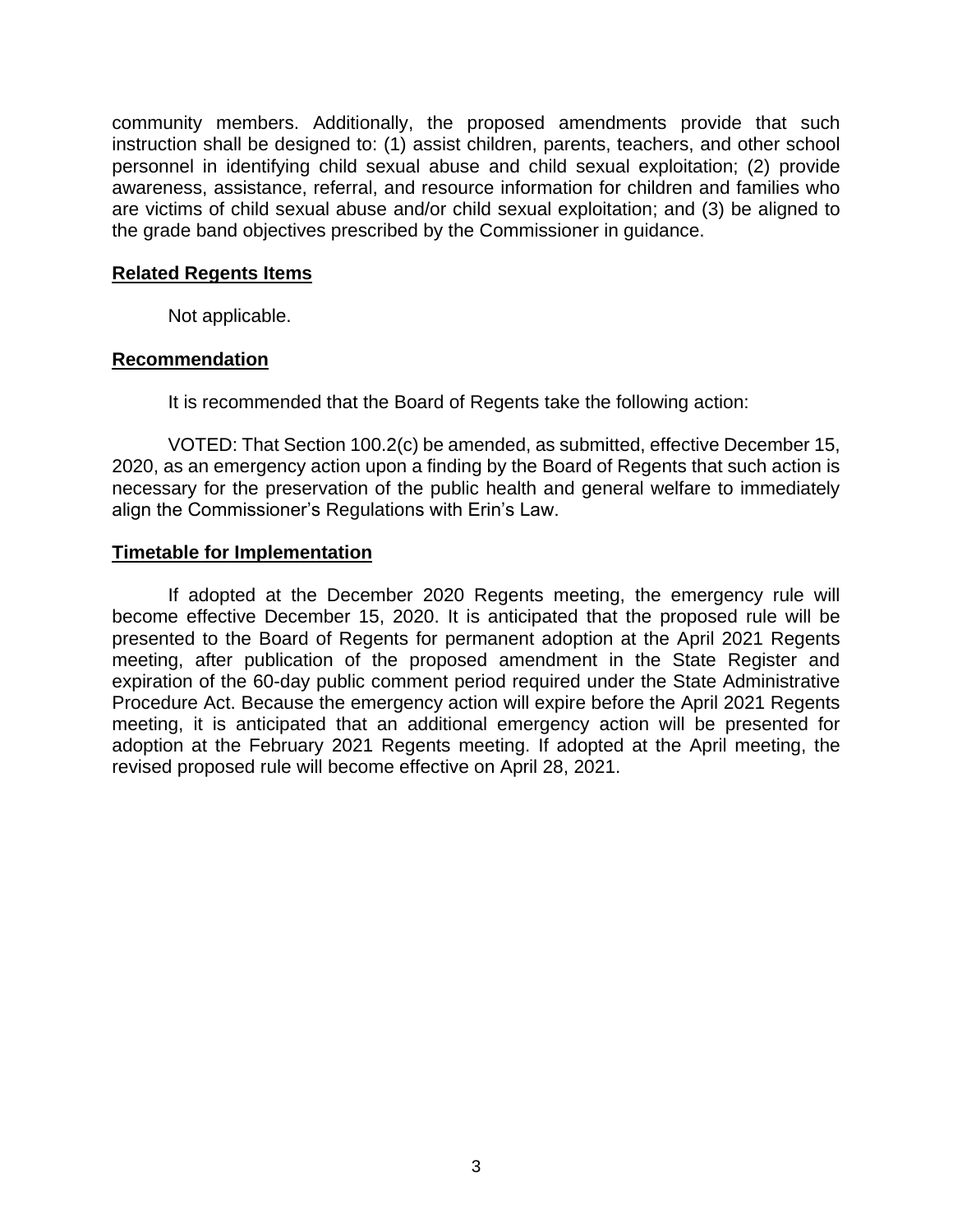#### **Attachment A**

# AMENDMENT OF THE REGULATIONS OF THE COMMISSIONER OF EDUCATION Pursuant to section 803-b of the Education Law

1. Subdivision (c) of section 100.2 of the Regulations of the Commissioner of Education is amended by adding a new paragraph (12) to read as follows:

(12) for all public school students in grades kindergarten through 8, instruction designed to educate students, parents, teachers, and other school personnel about the prevention of child sexual exploitation and child sexual abuse in accordance with section 803-b of the Education Law. Such instruction may be included as part of a school's health education program pursuant to section 135.3 of this Title. Curriculum addressing this topic should be developed in consultation with school counselors, school social workers, parents and community members and shall be designed to:

(i) assist children, parents, teachers, and other school personnel in identifying child sexual abuse and child sexual exploitation;

(ii) provide awareness, assistance, referral, and resource information for children and families who are victims of child sexual abuse and/or child sexual exploitation; and

(ii) be aligned to grade band objectives prescribed by the commissioner in guidance.

4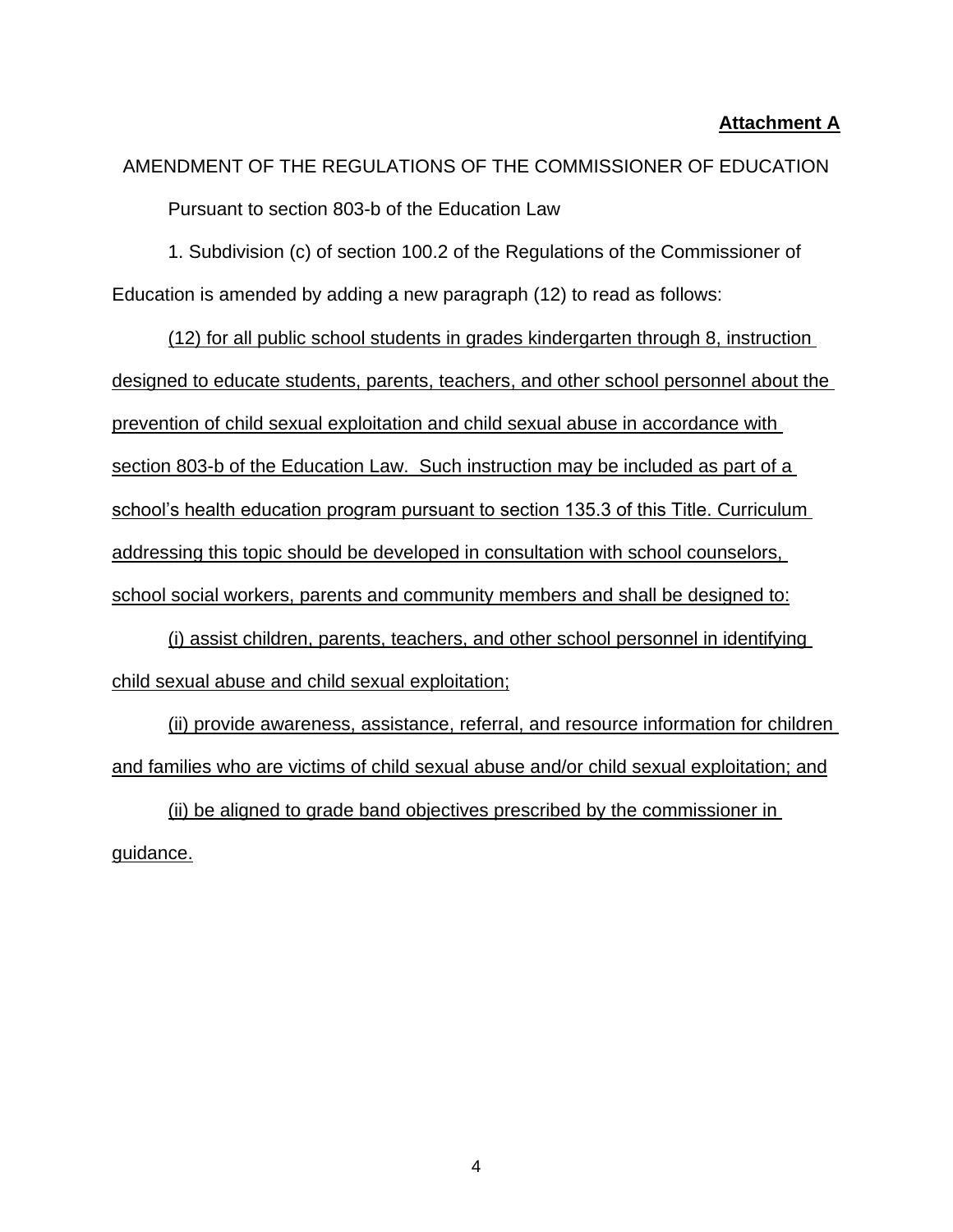#### **Attachment B**

## STATEMENT OF FACTS AND CIRCUMSTANCES WHICH NECESSITATE EMERGENCY ACTION

The proposed amendment to section 100.2(c) of the Regulations of the Commissioner of Education is necessary to implement Chapter 187 of the Laws of 2019 ("Chapter 187" or "Erin's Law"), which amended the Education Law, effective July 1, 2020. Erin's Law requires that all students in kindergarten through grade 8 receive instruction designed to prevent child sexual exploitation and child sexual abuse. Such program of instruction must be designed to educate students, parents and school personnel about the prevention of child sexual exploitation and child sexual abuse.

The proposed amendment to section 100.2(c) of the Regulations of the Commissioner of Education implements Erin's Law by adding a new paragraph (12) to such section requiring that all public school students in kindergarten through grade 8 receive instruction designated to educate students, parents, teachers, and other school personnel about the prevention of child sexual exploitation and child sexual abuse. The proposed amendment provides that such instruction may be included as part of a school's health education program and should be developed in consultation with school counselors, school social workers, parents, and community members. Additionally, the proposed amendments provide that such instruction shall be designed to: (1) assist children, parents, teachers, and other school personnel in identifying child sexual abuse and child sexual exploitation; (2) provide awareness, assistance, referral, and resource information for children and families who are victims of child sexual abuse and/or child sexual exploitation; and (3) be aligned to the grade band objectives prescribed by the

5